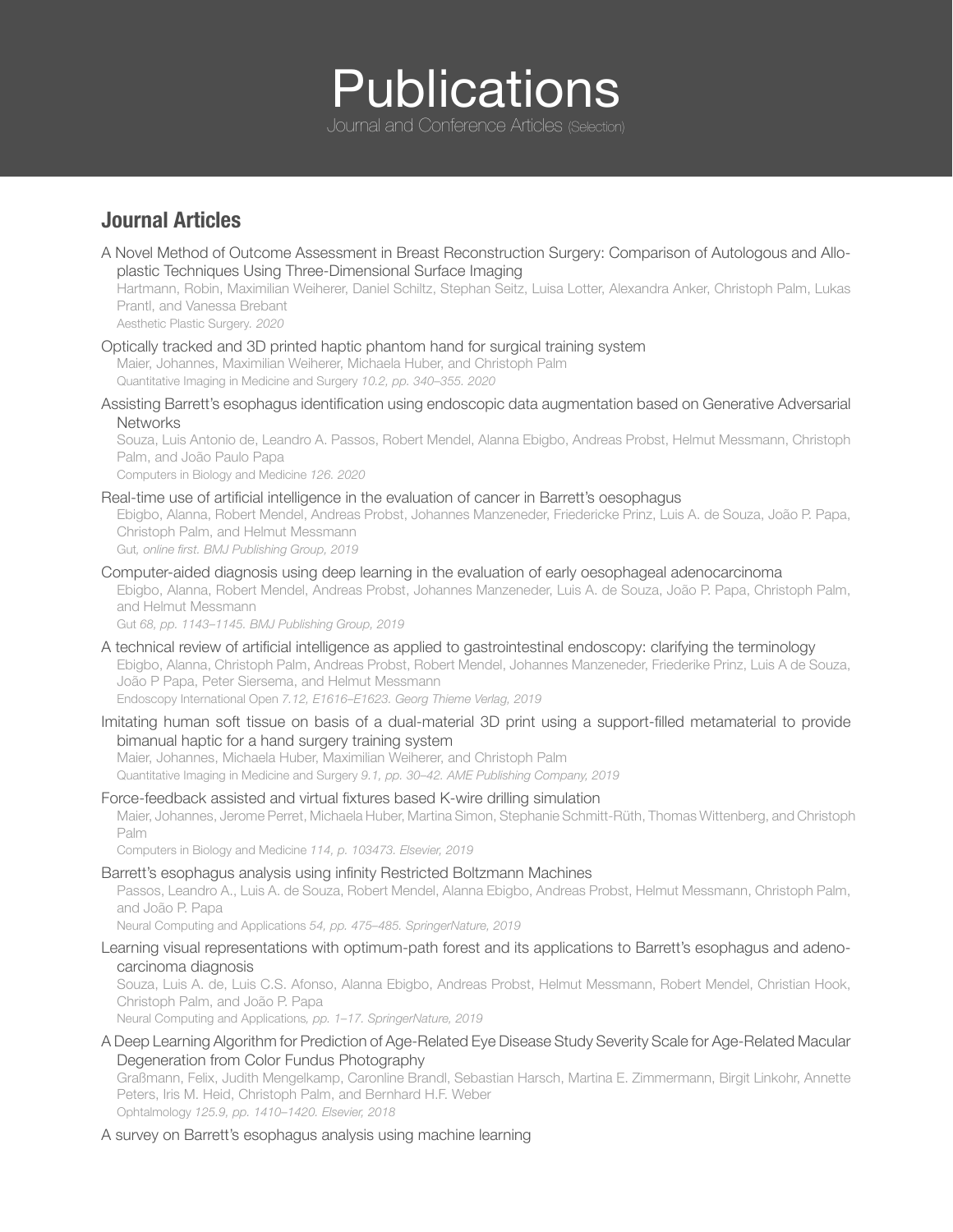Souza, Luis A. de, Christoph Palm, Robert Mendel, Christian Hook, Alanna Ebigbo, Andreas Probst, Helmut Messmann, Silke Weber, and Joao P. Papa

Computers in Biology and Medicine *96, pp. 203–213. Elsevier, 2018*

Current standards and new concepts in MRI and PET response assessment of antiangiogenic therapies in highgrade glioma patients

Hutterer, Markus, Elke Hattingen, Christoph Palm, Martin Andreas Proescholdt, and Peter Hau Neuro-oncology *17.6, pp. 784–800. Oxford University Press, 2015*

- IMAGENA: image generation and analysis–an interactive software tool handling LA-ICP-MS data Osterholt, Tobias, Dagmar Salber, Andreas Matusch, J Sabine Becker, and Christoph Palm International Journal of Mass Spectrometry *307.1, pp. 232–239. Elsevier, 2011*
- Bioimaging of metals by laser ablation inductively coupled plasma mass spectrometry (LA-ICP-MS) Becker, J Sabine, Miroslav Zoriy, Andreas Matusch, Bei Wu, Dagmar Salber, Christoph Palm, and J Susanne Becker Mass spectrometry reviews *29.1, pp. 156–175. Wiley, 2010*
- Towards ultra-high resolution fibre tract mapping of the human brain-registration of polarised light images and reorientation of fibre vectors

Palm, Christoph, Markus Axer, David Gräßel, Jürgen Dammers, Johannes Lindemeyer, Karl Zilles, Uwe Pietrzyk, and Katrin Amunts

Frontiers in human neuroscience *4.9. Frontiers, 2010*

Evaluation of registration strategies for multi-modality images of rat brain slices

Palm, Christoph, Andrea Vieten, Dagmar Salber, and Uwe Pietrzyk Physics in medicine and biology *54.10, pp. 3269–3289. IOP Publishing, 2009*

Color texture classification by integrative co-occurrence matrices Palm, Christoph Pattern Recognition *37.5, pp. 965–976. Elsevier, 2004*

Colour texture analysis for quantitative laryngoscopy

Ilgner, Justus FR, Christoph Palm, Andreas G Schütz, Klaus Spitzer, Martin Westhofen, and Thomas M Lehmann Acta oto-laryngologica *123.6, pp. 730–734. Informa, 2003*

#### Color line search for illuminant estimation in real-world scenes

Lehmann, Thomas M and Christoph Palm

Journal of the Optical Society of America (JOSA) A *18.11, pp. 2679–2691. Optical Society of America, 2001*

# **Conference Articles** (peer-reviewed, Selection)

## Semi-supervised Segmentation Based on Error-Correcting Supervision

Mendel, Robert, Luis Antonio de Souza, David Rauber, João Paulo Papa, and Christoph Palm *Computer Vision - ECCV 2020*, pp. 141–157, 2020

#### Retrospective Color Shading Correction for Endoscopic Images

Weiherer, Maximilien, Martin Zorn, Thomas Wittenberg, and Christoph Palm *Bildverarbeitung für die Medizin 2020*, pp. 14–19, 2020

#### Force-Feedback-assisted Bone Drilling Simulation Based on CT Data

Maier, Johannes, Michaela Huber, Uwe Katzky, Jerome Perret, Thomas Wittenberg, and Christoph Palm *Bildverarbeitung für die Medizin 2018*, pp. 291–296, 2018

#### Barrett's Esophagus Identification Using Color Co-occurrence Matrices

Souza, Luis J. de, Alanna Ebigbo, Andreas Probst, Helmut Messmann, Joao P. Papa, Robert Mendel, and Christoph Palm *Conference on Graphics, Patterns and Images (Sibgrapi)*, 2018

Barrett's Esophagus Analysis Using Convolutional Neural Networks Mendel, Robert, Alanna Ebigbo, Andreas Probst, Helmut Messmann, and Christoph Palm *Bildverarbeitung für die Medizin 2017*, pp. 80–85, 2017

#### Barrett's Esophagus Analysis Using SURF Features Souza, Luis J. de, Christian Hook, Joao P. Papa, and Christoph Palm *Bildverarbeitung für die Medizin 2017*, pp. 141–146, 2017

Interactive Computer-assisted Approach for Evaluation of Ultrastructural Cilia Abnormalities Palm, Christoph, Heiko Siegmund, Matthias Semmelmann, Claudia Grafe, Matthias Evert, and Josef A. Schroeder *Proc. SPIE 9785, Medical Imaging 2016: Computer-Aided Diagnosis*, 97853N, 2016

#### GraphMIC - Medizinische Bildverarbeitung in der Lehre